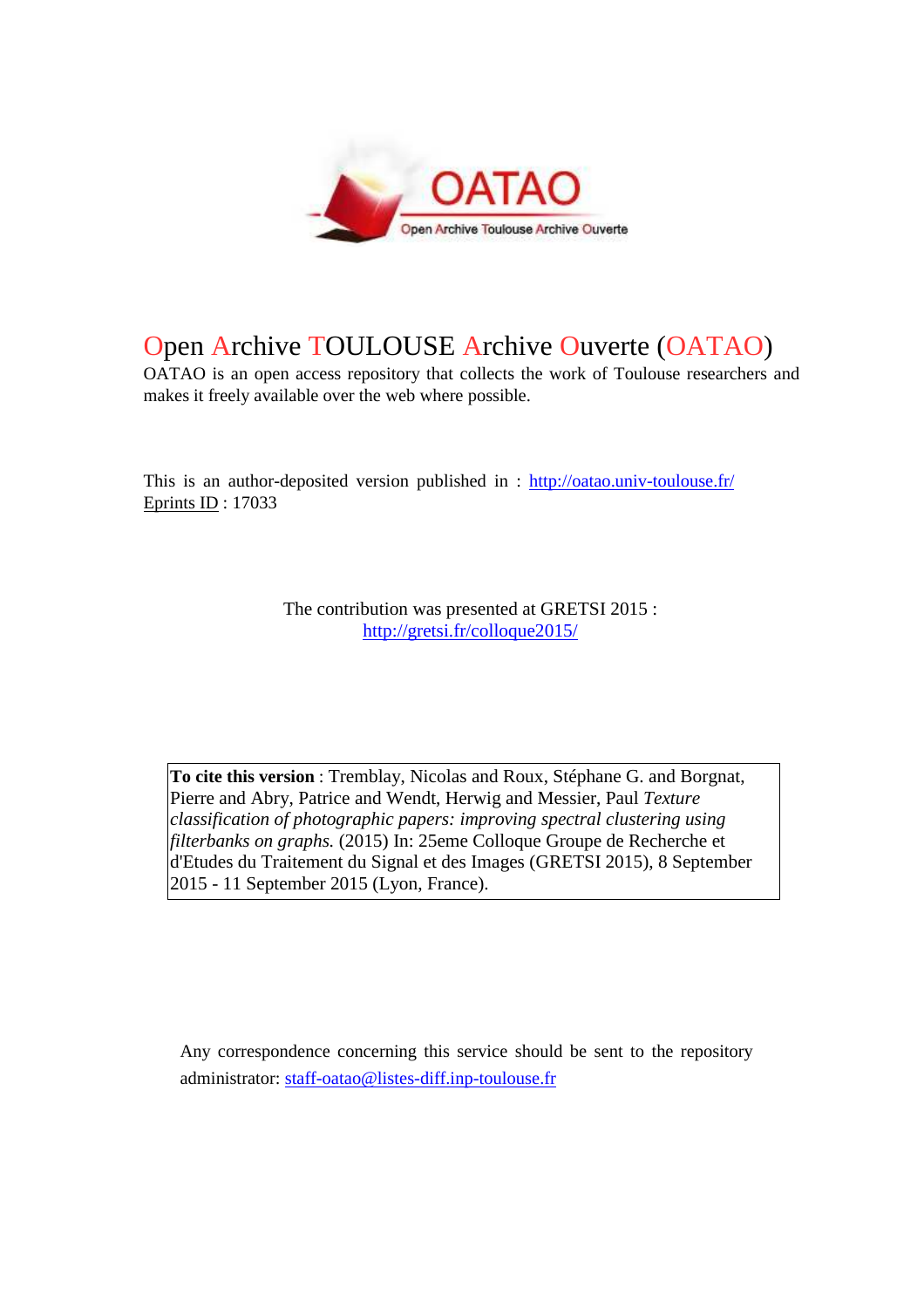## Texture classification of photographic papers: improving spectral clustering using filterbanks on graphs

Nicolas TREMBLAY<sup>1</sup>, Stéphane G. ROUX<sup>1</sup>, Pierre BORGNAT<sup>1</sup>, Patrice ABRY<sup>1</sup>, Herwig WENDT<sup>2</sup>, Paul MESSIER<sup>3</sup>

<sup>1</sup>Laboratoire de Physique, ENS Lyon, CNRS 46 alle d'Italie, 69007, Lyon, France

<sup>2</sup>CNRS, IRIT-ENSHEEIT, Université de Toulouse, France

<sup>3</sup>Paul Messier LLC, Boston, USA

{prenom.nom}@ens-lyon.fr; herwig.wendt@irit.fr; admin@paulmessier.com

Résumé – Du point de vue du traitement du signal sur graphe, la méthode classique de classification dite de "clustering spectral" apparaît comme un banc de filtres passe-bas idéal. Intégrant une adaptation de la détection multiéchelle de communautés de [11] au concept de cœurs de communautés [8], nous proposons une méthode de classification basée sur d'autres bancs de filtres plus adaptés aux données. Dans le cadre d'une classification de textures de papiers photos utile en histoire de l'art, les résultats de cette méthode s'avèrent plus riches et aisément interprétables.

Abstract – From the point of view of graph signal processing, we show that spectral clustering is equivalent to an ideal low-pass filterbank. Building upon previous multiscale community detection ideas [11], and integrating the concept of community cores [8], we propose a data-driven filterbank-based classification method. We apply this method to the texture classification of photographic papers useful to art historians, and we show that it provides a richer and more informative description of the data's structure in clusters.

## 1 Introduction

An element for historical study of photographic papers is to carefully look at their surface texture as this provides interesting facts about working practices of manufacturers as well as photographs printed on them [5]. To analyze raking light images of photographic papers, the method in [1] combines texture analysis using Hyperbolic Wavelet Transforms and spectral clustering, and shows the relevance of the approach to gain insights into these photographic prints for, e.g., datation, authentification, or questioning stylistic issues.

In this context, we show how to improve unsupervised spectral clustering, used in [1], for a finer grouping of photographic prints in clusters. A shortcoming of spectral clustering is that the number  $K$  of clusters is arbitrary, and one needs to use external criteria (e.g., AIC, BIC) to estimate it [3]. Also, it outputs a strict partition where outliers, for instance, are necessarily associated to the closest cluster instead of (ideally) staying unlabelled. We propose an alternative to these shortcomings by revisiting spectral clustering as being an ideal low-pass filtering on graphs and considering other multiscale lowpass filterbanks instead, following what has been done for community detection in networks [11]. We show that a measure of cluster stability combined with a notion of cluster core provide us with tools to estimate the relevant number(s) of clusters as well as the relevance of a given print's attribution to a cluster. This is applied to a dataset of photographic papers.

## 2 Photographic paper characterization

Within the *Historic Photographic Paper Classification Challenge* [5] developed by P. Messier and C.R. Johnson, a dataset of 120 non-printed photographic paper samples has been collected, and the images of their textures were made publicly available (http://papertextureid.org). These samples cover a wide range of photographic papers, in terms of manufacturer, brand, texture, reflectance and year of production (all that being the metadata provided). It consists in: (1) samples from one same paper sheet (groups  $G_0$  to  $G_2$ ); (2) samples from paper sheets with the same metadata ( $G_3$  to  $G_5$ ); (3) samples that vary in production date  $(G_6 \text{ to } G_8)$ ; (4) a collection of 30 other sheets (labelled o for 'others') representing a variety of photographic textures and metadata. An imaging system, name TextureScope and fully described in [5], uses a raking light and a microscope to depict  $1.00 \times 1.35$  cm<sup>2</sup> of a paper surface. The images are digitized in images of  $1536 \times 2080$ pixels. This imaging method is apt at capturing both microscopic features and macroscopic (ir)regularities.

For texture characterization, we follow strictly the method proposed in [1] to obtain a distance between the textures of any two photographic prints. The idea is to make use of the Hyperbolic Wavelet Transform (HWT), that allows us to capture both anisotropy in the textures and their scale-invariant behaviours [7]. The output is a cepstral-type distance matrix  $C_{ab}$  between the multiscale representations (in terms of HWT) of papers  $a$  and  $b$ . A non-linear transformation is applied to change the distance matrix C into a similarity matrix of ele-

Work supported by the GRAPHSIP project, ANR-14-CE27-0001-02.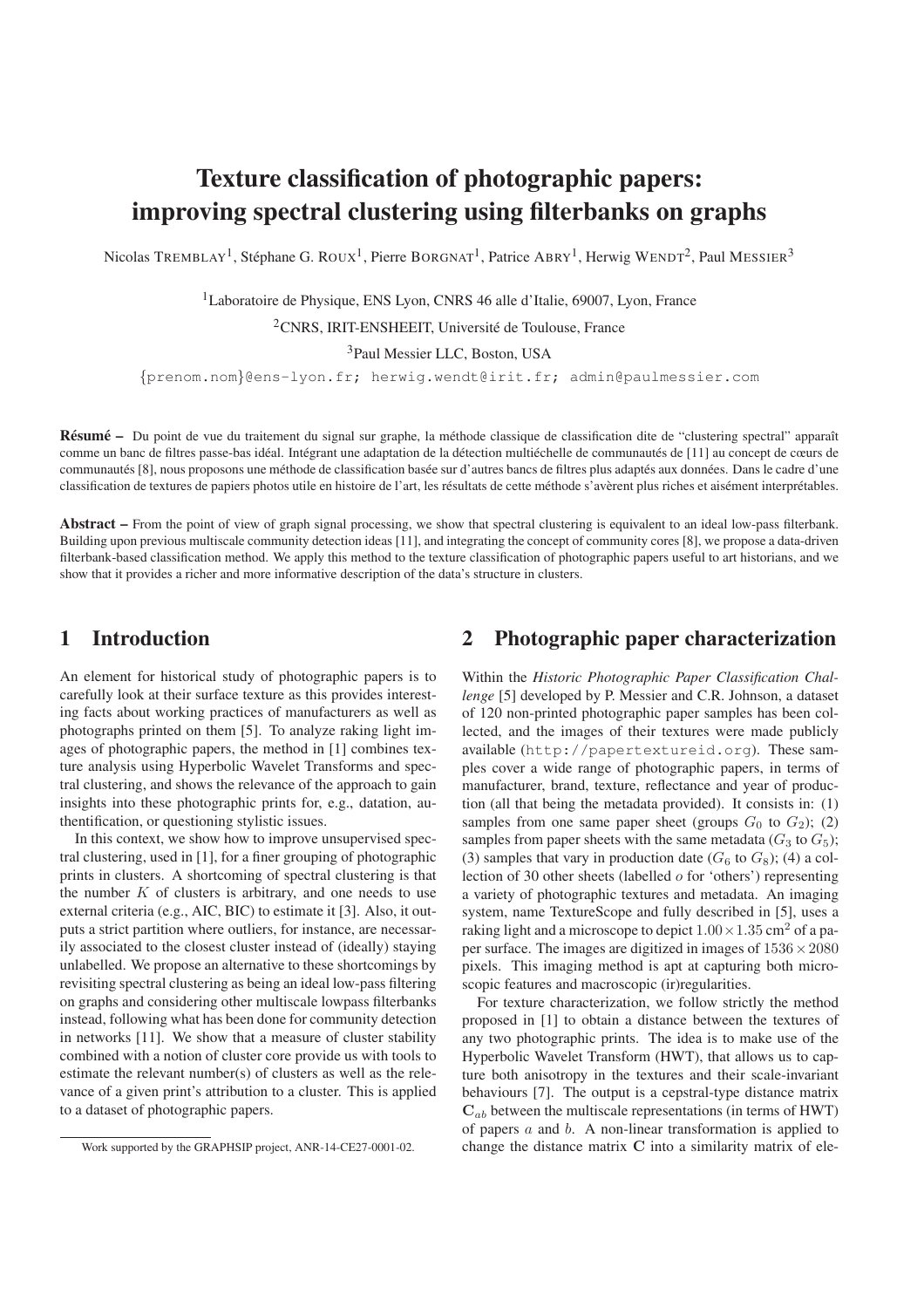

FIG. 1: (a) Distance matrix (C) in lower triangle and similarity matrix (W) in upper triangle; each triangle is normalized to unity. Groups of similar papers  $G_0$  to  $G_8$  are separated by red lines. (b) Filterbanks for spectral clustering (ideal low-pass  $l_K$  in blue, for  $K = 7, 10$ ) and for scaling functions (smooth low pass  $h_s$  in black, for various values of s). Red dots represent  $\mathcal{L}_{rw}$ 's eigenvalues. (c) Dendrogram computed with spectral clustering, with  $K = 7$  clusters identified.

ments  $\mathbf{W}_{ab} = \exp(-\mathbf{C}_{ab}/\epsilon)$ , where  $\epsilon$  is a constant assessing the typical closeness between images on the dataset. This is illustrated in Fig. 1 (a) and  $W$  appears to have larger values within groups, than between them.

### 3 Spectral clustering revisited

#### 3.1 Background: spectral clustering

Unsupervised clustering can be interpreted, thanks to the similarity matrix  $W$ , as a partition problem of an undirected weighted graph where each node is one of the N data samples. Let  $\mathcal G$ be this graph and W the weighted and symmetric adjacency matrix; **S** is a diagonal matrix with  $\mathbf{S}_{aa} = \sum_{b \neq a} \mathbf{W}_{ab}$ . The random walk Laplacian matrix is  $\mathcal{L}_{rw} = \mathbf{I}_N - \dot{\mathbf{S}}^{-1}\mathbf{W}$ , where  $I<sub>N</sub>$  is the identity matrix of size N. We recall (see, e.g. [6]) that  $\mathcal{L}_{rw}$  is diagonalizable, with eigenvalues sorted such that:  $0 = \lambda_1 \leq \lambda_2 \leq \lambda_3 \leq \ldots \leq \lambda_N \leq 2$ ; and normalized eigenvectors, here collected in a matrix:  $\chi = (\chi_1|\chi_2| \dots |\chi_N)$ .

To partition the graph, spectral clustering [3, 6] computes the first K eigenvectors and creates a feature vector  $f_{K,a} \in \mathbb{R}^K$ for each node a:  $\forall k \in [1, K]$   $\mathbf{f}_{K,a}(k) = \chi_k(a)$ , which is in turn used to obtain  $K$  clusters thanks to, e.g.,  $K$ -means or hierarchical clustering.

#### 3.2 Filterbanks-based spectral graph clustering

Spectral clustering's feature vectors. An analogy between signals on graphs and usual signals [9] suggests to interpret the spectrum of  $\mathcal{L}_{rw}$  as a Fourier domain for graphs, hence defining filters on graphs as diagonal operators after change of basis with  $\chi^{-1}$ . It turns out that the features  $f_{K,a}$  can be obtained by ideal low-pass filtering of the Delta function  $\delta_a$ (localized at node  $a$ ). Indeed, let  $l_K$  be the step function where  $l_K(\lambda) = 1$  if  $\lambda \leq \lambda_K$  and 0 otherwise. We define  $\mathbf{L}_K$  the diagonal matrix for which  $\mathbf{L}_K(i, i) = l_K(\lambda_i)$ . Then:

$$
\mathbf{f}_{K,a} = \mathbf{L}_K \boldsymbol{\chi}^{-1} \delta_a \in \mathbb{R}^N, \tag{1}
$$

when filling the last  $N - K$  values with 0's. Henceforth, spectral clustering is equivalent to clustering using low-pass filtering of the local descriptors  $\delta_a$  of each node a of the graph  $\mathcal{G}$ .

Scaling function filterbanks' feature vectors. This analogy opens the way to use other (than  $l_K$ ) filter kernels to define feature vectors. Especially, one can rely on a notion of scale as in [11], where it is shown that a wavelet filterbank on graphs, as defined in [2], behaves well to detect communities in complex networks. To stay in this paper's scope, we limit the analysis to scaling function filterbanks, defined from a low-pass filter kernel function  $h$  designed in the "Fourier" space  $[0, 2]$ , as in [10]. At every scale  $s \in \mathbb{R}^{+*}$ , a discrete filter vector  $h_s$  is  $\forall i \in [1, N]$   $\boldsymbol{h}_s(i) = h(s\lambda_i)$ , and is used to define a new feature vector:  $\mathbf{f}_{s,a} = \mathbf{H}_s \chi^{-1} \delta_a$  where  $\mathbf{H}_s = \text{diag}(\mathbf{h}_s)$ . To explain our terminology, note that  $\chi f_{s,a}$  may be interpreted as the scaling function at scale  $s$  centered around node  $a$  (see [10]). These filterbanks are illustrated in Fig. 1 (b).

**Distance matrix.** To compute the distance matrix  $D_s$  between the scaling function's feature vectors, we use the cosine distance, as it was shown in [11] to be a good measurement of the similarity between two data  $a$  and  $b$  at scale  $s$ :

$$
D_s(a,b) = 1 - \frac{f_{s,a}^{\top} f_{s,b}}{||f_{s,a}||_2 ||f_{s,b}||_2}.
$$
 (2)

In spectral clustering, there is no consensus on which distance to choose. Here, for a fair comparison with the scaling function method, the cosine distance is also used.

Clustering In both cases, we use a hierarchical agglomerative clustering with average-linkage [3], that outputs a dendrogram from the distance matrix. In the case of spectral clustering (resp. scaling function filterbanks), the dendrogram is cut in order to create  $K$  clusters (resp. at the largest global gap as in [11]). A multiscale analysis in the case of spectral clustering (resp. scaling function filterbanks) is obtained by varying  $K$ (resp.  $s \in \mathbb{R}^{+*}$ ). Fig. 1 (c) shows the result for  $K = 7$ .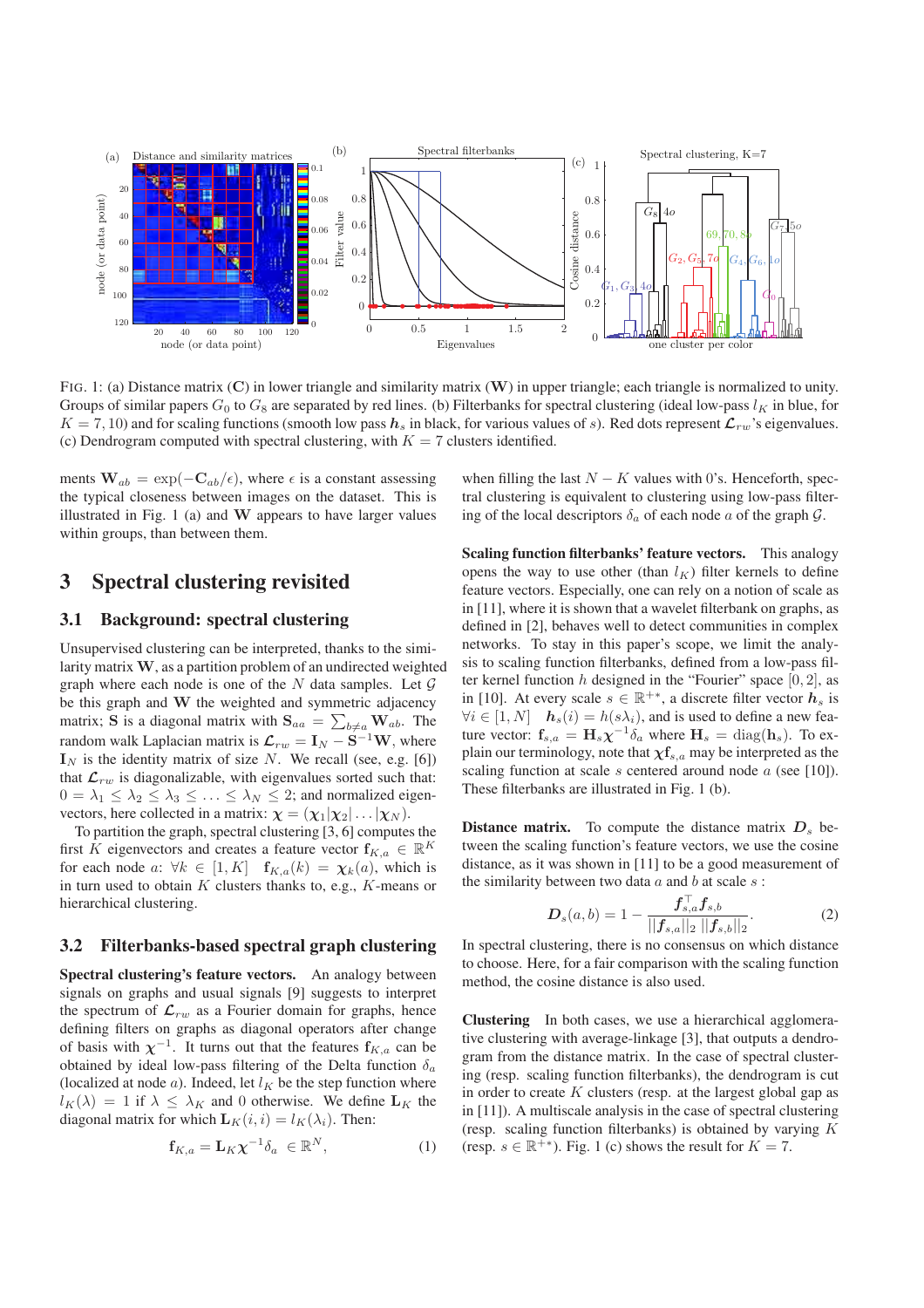

FIG. 2: Stability (left) and number of clusters (right), vs. scale. The red points are local maxima of the stability, hence the scales of interest. The confidence intervals around the number of clusters are from the J (possibly different) partitions  $\{P_s^j\}$ .

#### 3.3 Stochastic filterbanks-based clustering

Following Section 5 of [11], we take advantage of the fast graph wavelet transform of  $\eta$  random vectors to directly estimate  $D_s(a, b)$  knowing  $\mathcal{L}_{rw}$  and  $h_s$ , without computing each feature vector  $f_{s,a}$ . A proof is explicit in [11] when considering wavelets. For scaling functions, the results hold if one removes the zero frequency. This method is now stochastic: at every scale s, one may synthesize  $J$  sets of  $n$  random vectors, and obtain  $J$  partitions  $P_s^j$  in clusters. This stochasticity allows us to develop two helpful notions: the stability of partitions [11], telling which scales (and henceforth which number of clusters) are relevant; and the relevance of the attribution of a node to a cluster, probed using the cluster cores developed in [8].

**Stability**  $\gamma_a(s)$  is defined for each scale s as the mean of the similarity between all pairs of partitions of  $\{P_s^j\}_{j\in[1,J]}$ :

$$
\gamma_a(s) = \frac{2}{J(J-1)} \sum_{(i,j) \in [1,J]^2, i \neq j} \text{ari}(P_s^i, P_s^j) \tag{3}
$$

where the function  $ar{i}$  is the Adjusted Rand Index, measuring the similarity between partitions [4]. The more stable is the partition at scale s, i.e. the more interesting this scale is, the closer to 1 will be  $\gamma_a(s)$ . Only the most stable scales provides partitions that are worth retaining.

We scan a sampled set of scales, typically 50 logarithmically spaced scales between two boundaries automatically detected by the algorithm [11] and we output the most stable scales  $s^*$ (local maxima of  $\gamma_a(s)$ ) and their associated partitions. This also gives an estimation of the number  $K$  of clusters that are relevant to keep. It bypasses the issue of choosing or estimating  $K$  in classical spectral clustering. This is illustrated in Fig. 2.

**Detecting cluster cores.** Following [8], two nodes  $a$  and  $b$ are in a cluster core if, in each of the J partitions, they are always classified in the same cluster. Clusters of size 1 are not counted as cores. Given  $\{P_{s^*}^j\}_{j\in[1,J]},$  we obtain, for each stable scale  $s^*$ , a list of cluster cores  $\{C_z\}_{z \in [1, Z]}$  and the association of nodes to them returned as  $(P_{s^*}^c, \rho_{s^*}) \in (\mathbb{R}^N)^2$ :

- if a belongs to core  $C_z$ , then  $P_{s^*}^c(a) = z$  and  $\rho_{s^*}(a) = 1$ .
- else, we compute the core  $C_{z'}$  in which it is most often classified and write  $P_{s^*}^c(a) = z'$ , and  $\rho_{s^*}(a) = n_{z'}/J$



FIG. 3: Estimated clusters (at each scale, a cluster is a color). First column: groups  $G_i$  in the dataset (separated by red lines). Middle: cores from scaling functions (one scale  $s^*$  per column); unclassified samples are in deep blue (value 0). Right: clusters from spectral clustering (one K per column).

the relative frequency with which it is associated to  $z'$ . In some cases, a is always in his own disregarded cluster of size 1 and kept unclassified ( $P_s^c(a) = 0$  and  $\rho_s(a) = 0$ ).

At scale  $s^*$ , if  $\rho_{s^*}(a) = 1$ , then the algorithm's user may confidently classify data a in cluster core  $P_{s^*}^c(a)$ . If not, then a cannot be classified with full reliability with other points in this dataset, and  $P_{s^*}^c(a)$  is only an indication of its closest core.

## 4 Results

We apply the proposed stochastic scaling function filterbanksbased clustering on the 120 photographic paper samples; with  $\eta = 100$ ,  $J = 80$ , and compute stability and attribution to cluster cores  $(P_{s^*}^c, \rho_{s^*})$  for the most stable scales  $s^*$ . In Fig. 3, we compare these results to simple spectral clustering (but stability nor cores) with features from eq. (1), for which we kept  $K =$ 2, 4, 7, or 10 as they correspond to eigenvalue gaps of  $\mathcal{L}_{rw}$  [1] (this is a usual arbitrary rule of thumb to choose  $K$  [6]).

Discussion about the groups of photographic papers. The dataset is structured in 9 groups from  $G_0$  to  $G_8$  of 10 sheets each, plus 30 different samples. Most of these 9 groups in the dataset end up being in core clusters at most of the scales, some groups being very close and usually in the same core:  $G_1$  is close to  $G_3$ , because the paper in  $G_1$  is from the same groups as papers in  $G_3$ ;  $G_4$  to  $G_6$  which are all glossy papers; and (less so)  $G_2$  (Chamois reflectance) to  $G_5$  (Half Mat reflectance).

Other elements could be more surprising. At small scale, group  $G_8$  is separated in 3 cores. After careful inspection, there are indeed visual differences in  $G_8$  and the 3 groups make sense: 83 and 84 (same brands, same date), 82, 85, 87, 89 (adequate visual matches) and 81 and 90 (visually a good match